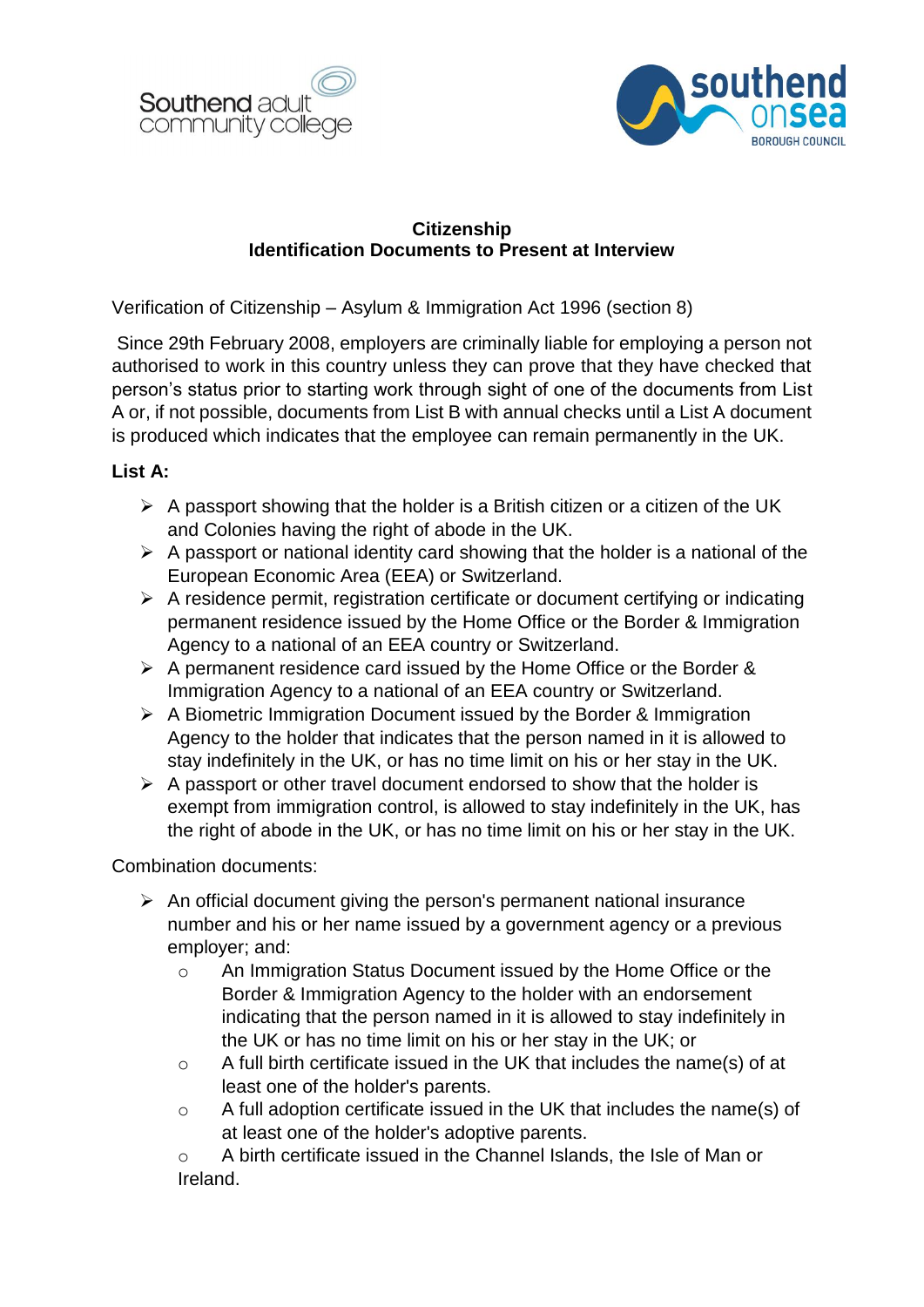



- o An adoption certificate issued in the Channel Islands, the Isle of Man or Ireland.
- o A certificate of registration or naturalisation as a British citizen.
- o A letter issued by the Home Office or the Border & Immigration Agency to the holder that indicates that the person named in it is allowed to stay indefinitely in the UK.

If you do not have any of the above then you may bring a combination of the documents listed below to interview:

## **List B:**

- $\triangleright$  A passport or travel document endorsed to show that the holder is allowed to stay in the UK and is allowed to do the type of work in question, provided that it does not require the issue of a work permit.
- $\triangleright$  A Biometric Immigration Document issued by the Border & Immigration Agency to the holder that indicates that the person named in it can stay in the UK and is allowed to do the work in question.
- $\triangleright$  A residence card or document issued by the Home Office or the Border & Immigration Agency to a national of an EEA country or Switzerland.

Combination documents:

- $\triangleright$  A work permit or other approval to take employment issued by the Home Office or the Border & Immigration Agency when produced in combination with either a passport or another travel document endorsed to show the holder is allowed to stay in the UK and is allowed to do the work in question, or a letter issued by the Home Office or the Border & Immigration Agency to the holder or the employer or prospective employer confirming the same.
- $\triangleright$  A certificate of application issued by the Home Office or the Border & Immigration Agency to a national of an EEA country or Switzerland stating that the holder is permitted to take employment that is less than six months old when produced in combination with evidence of verification by the Border & Immigration Agency Employer Checking Service.
- $\triangleright$  An Application Registration Card issued by the Home Office or the Border & Immigration Agency stating that the holder is permitted to take employment, when produced in combination with evidence of verification by the Border & Immigration Agency Employer Checking Service.
- $\triangleright$  An official document giving the person's permanent national insurance number and his or her name issued by a government agency or a previous employer; plus
	- o An Immigration Status Document issued by the Home Office or the Border & Immigration Agency to the holder with an endorsement indicating that the person named in it can stay in the UK, and is allowed to do the type of work in question, when produced in combination with.